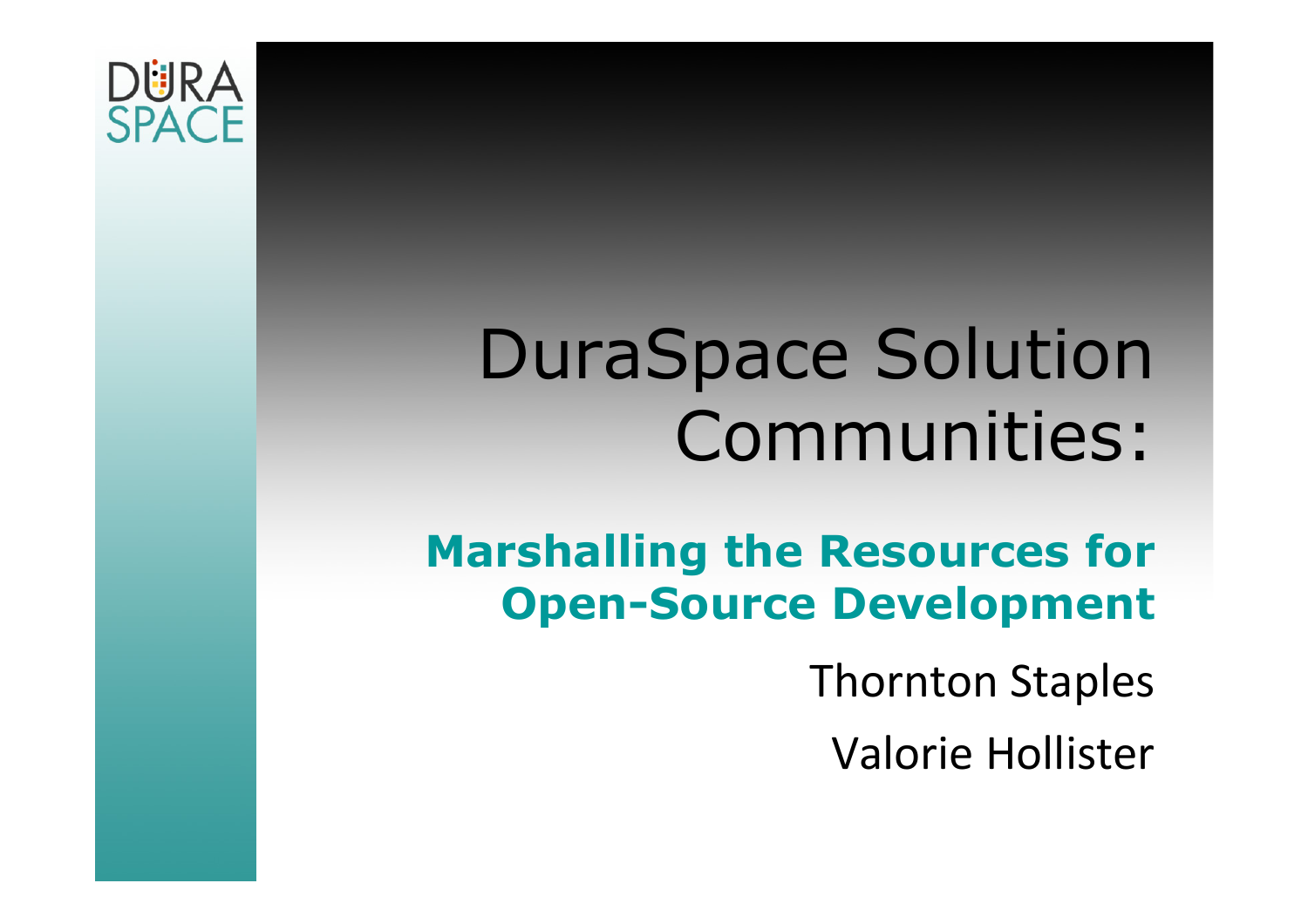

## "Open-source software is free like a puppy."

-James Hilton, OR 2007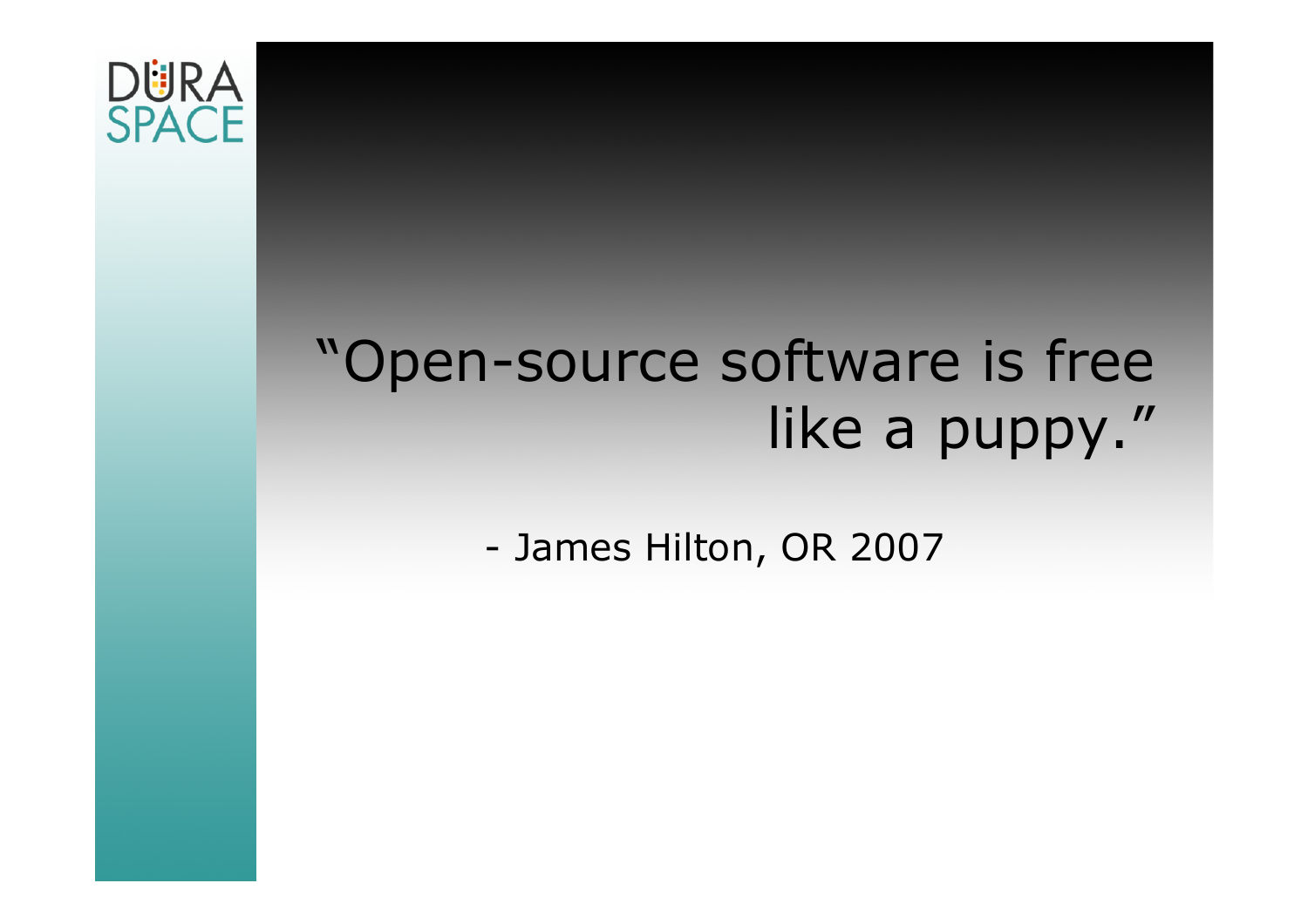

#### **Overview**

# ● DuraSpace

- Open source development until now<br>• What are Selution Cemmunities
- What are Solution Communities
- Progress to Date<br>• Future plane
- Future plans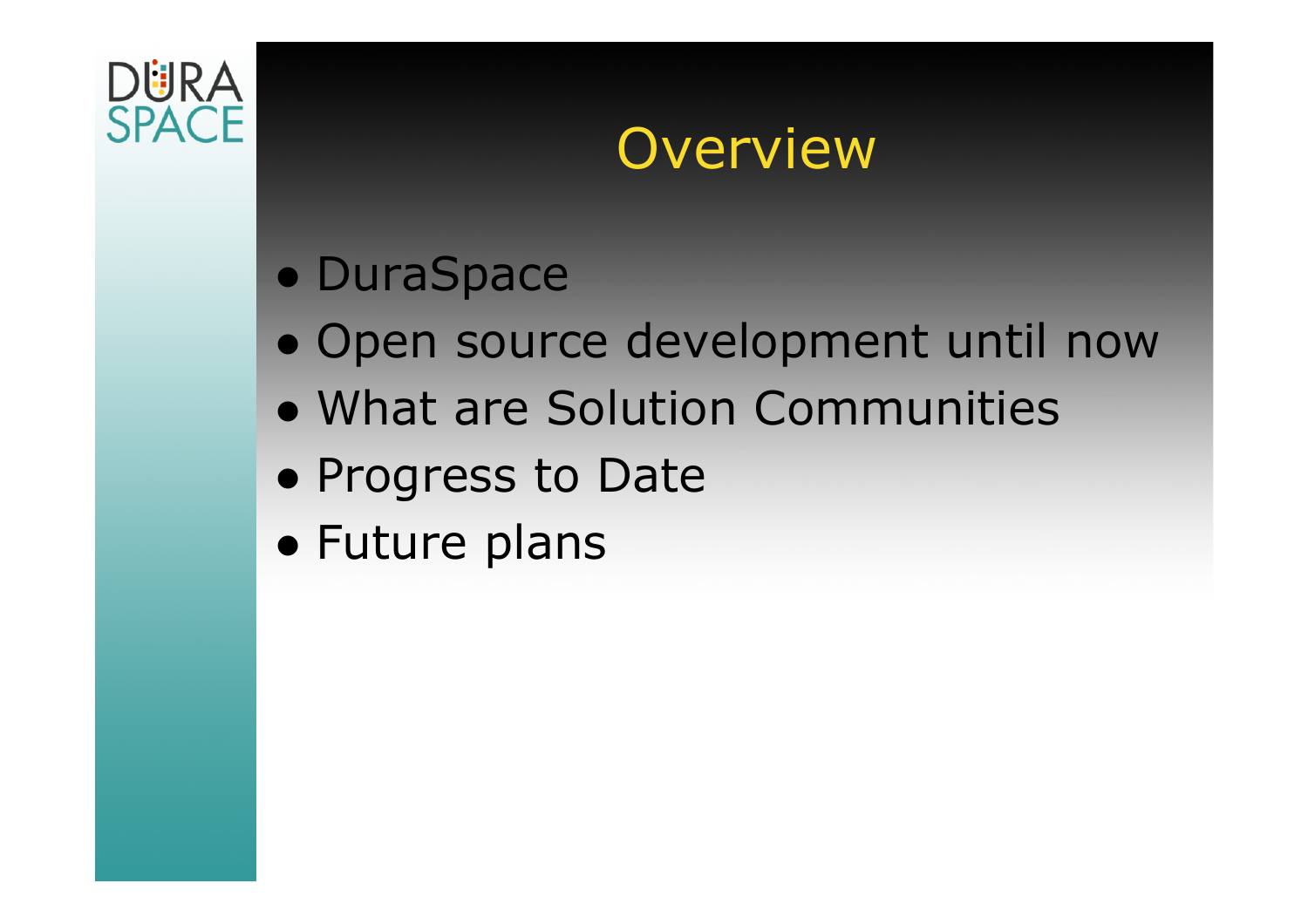# **SPACE**

#### DuraSpace is Mission-driven

- $\bullet$ We provide software that is intended<br>to provide a framework for the longto provide a framework for the longterm durability of digital information
- ●We are the catalyst for a community<br>
of developers of a set of open-source of developers of a set of open-source software projects
- ●The mission will drive the software,<br>rather than the reverse rather than the reverse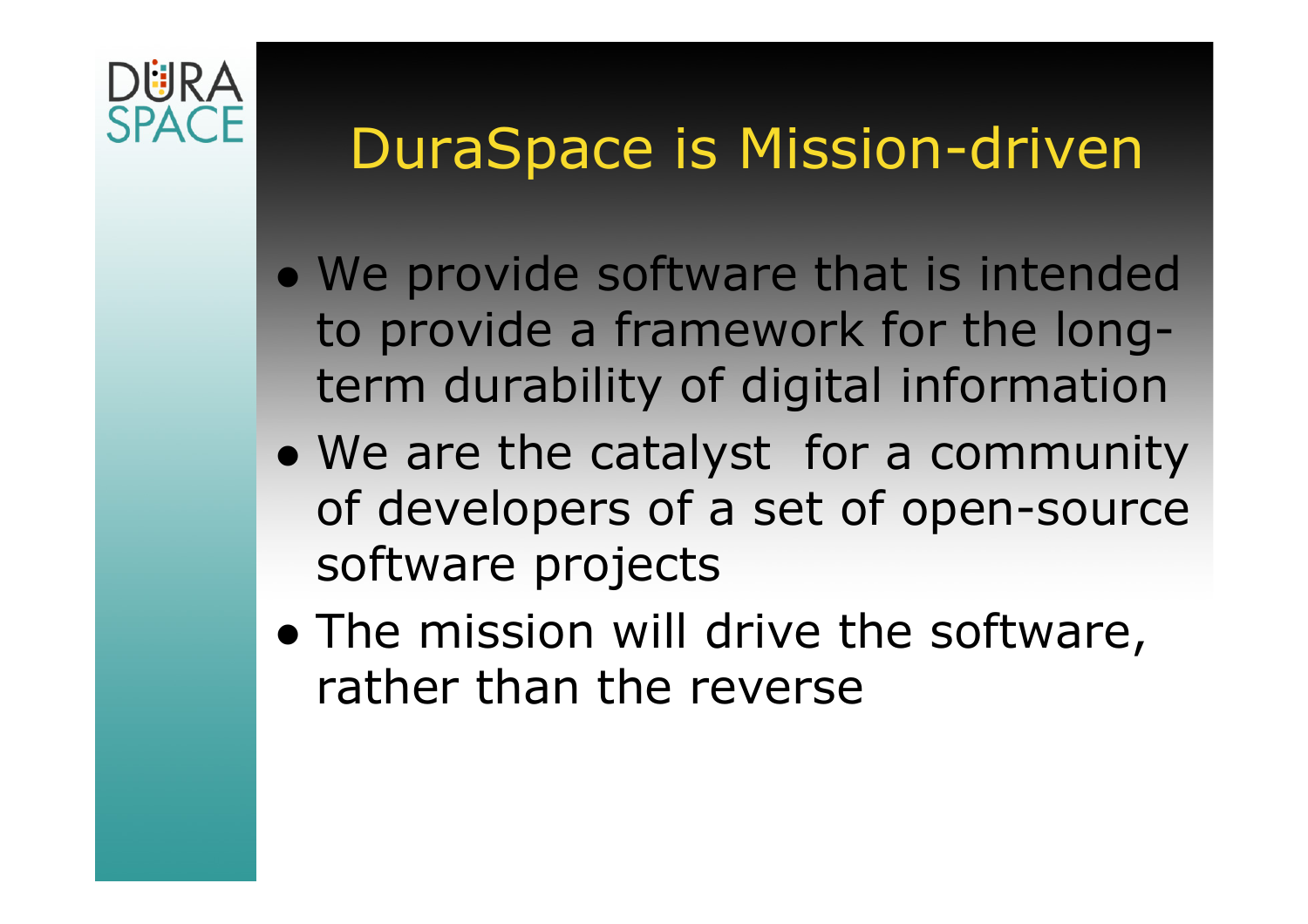

September 9, 2009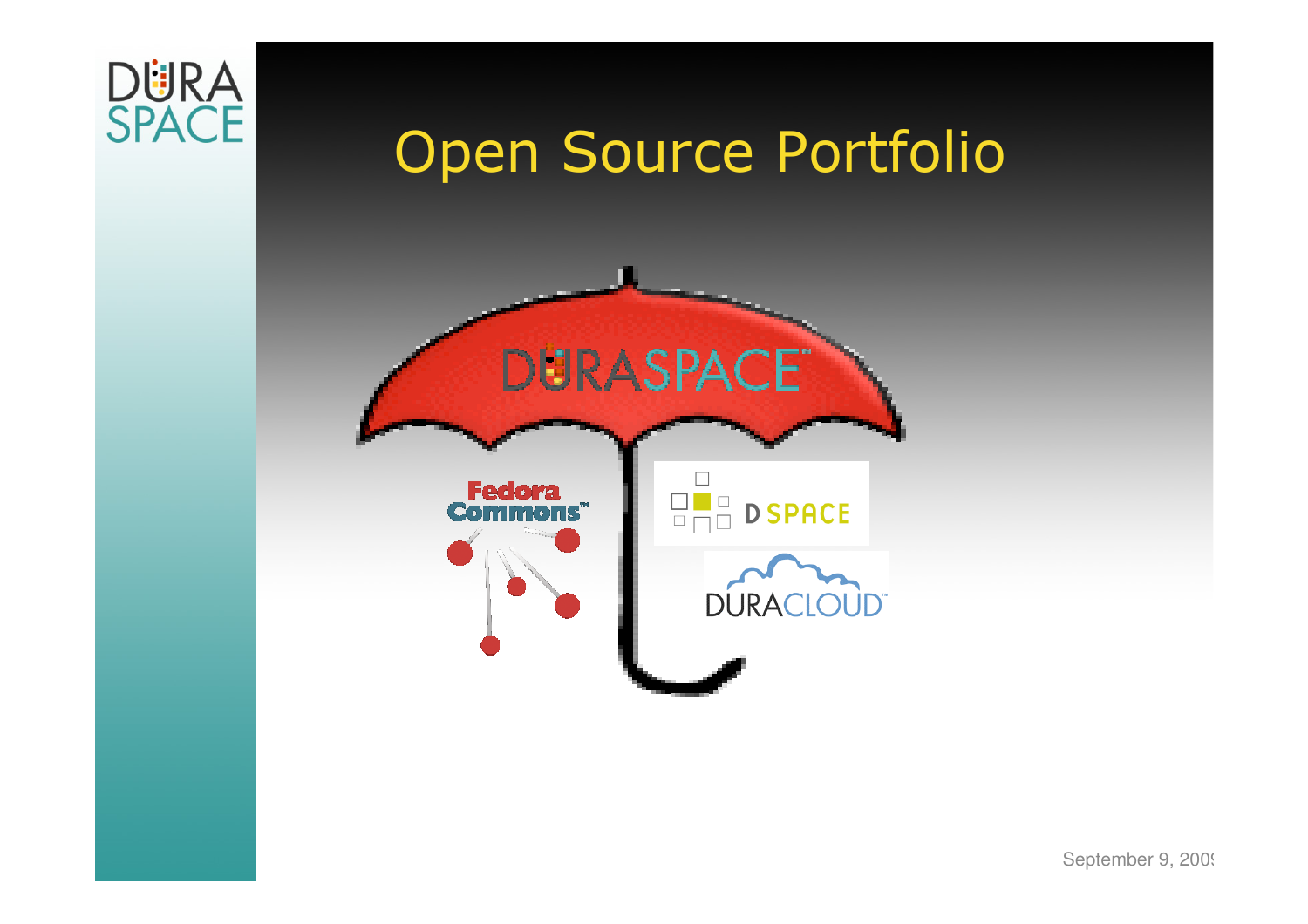

## Developers Community

- $\bullet$ DuraSpace is the catalyst for<br>developer communities developer communities
- $\bullet$ We provide a technical lead for each<br>of our core projects of our core projects
- Both Dspace and Fedora have had community managers for releases
- ●Very active developers of core<br>software tools and annlication software, tools and applications
- Participation depends on their<br>managers managers!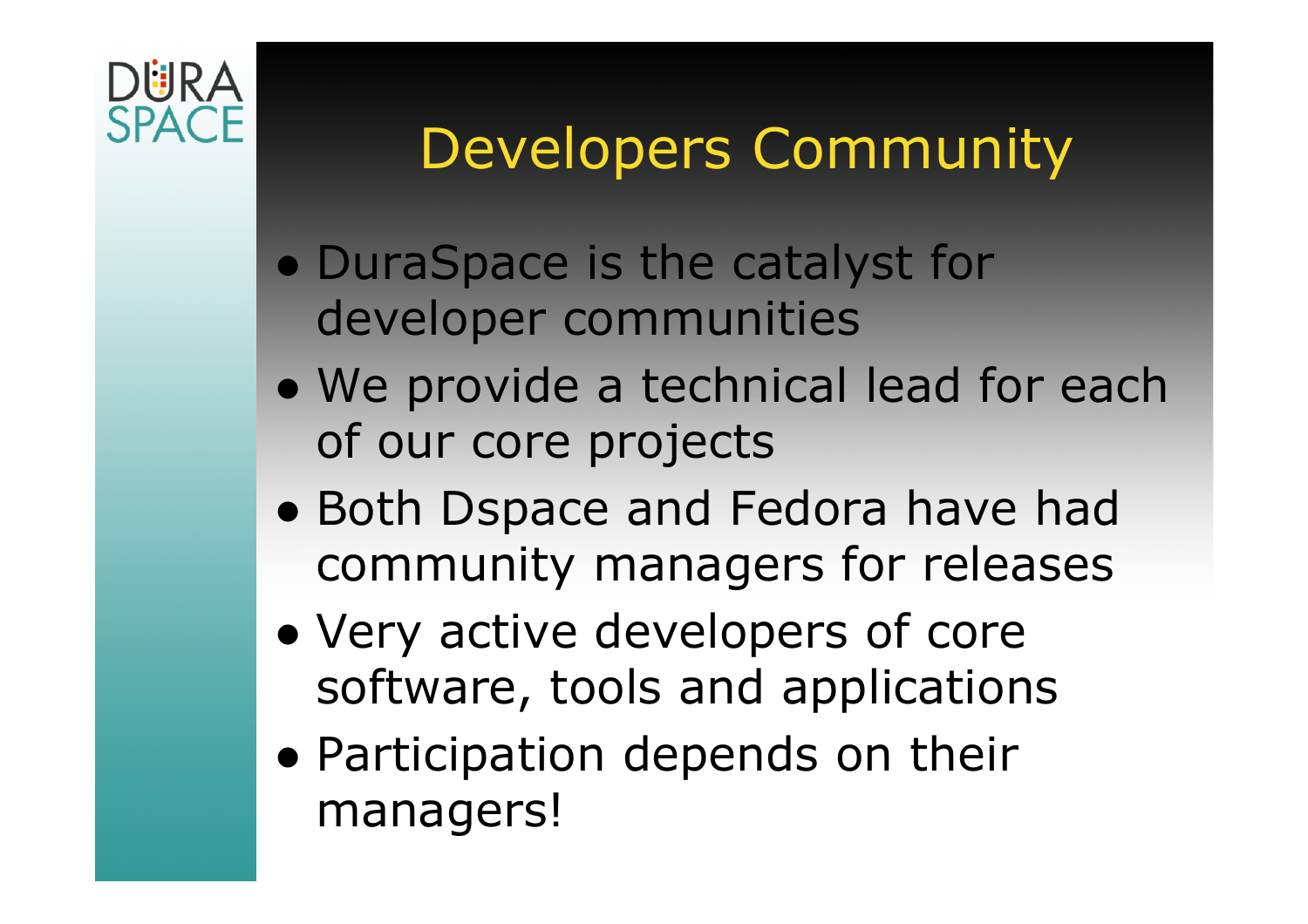

#### What are Solution Communities?

- $\bullet$ Interest in developing software,<br>standards and hest practices too standards and best practices together
- $\bullet$ Communities of decision makers and<br>
other interested motivated other interested, motivated practitioners
- Aimed at establishing the conditions<br>• for collaboration to develon for collaboration to develop
- ●Intended to move our software<br>forward with the durability miss forward with the durability mission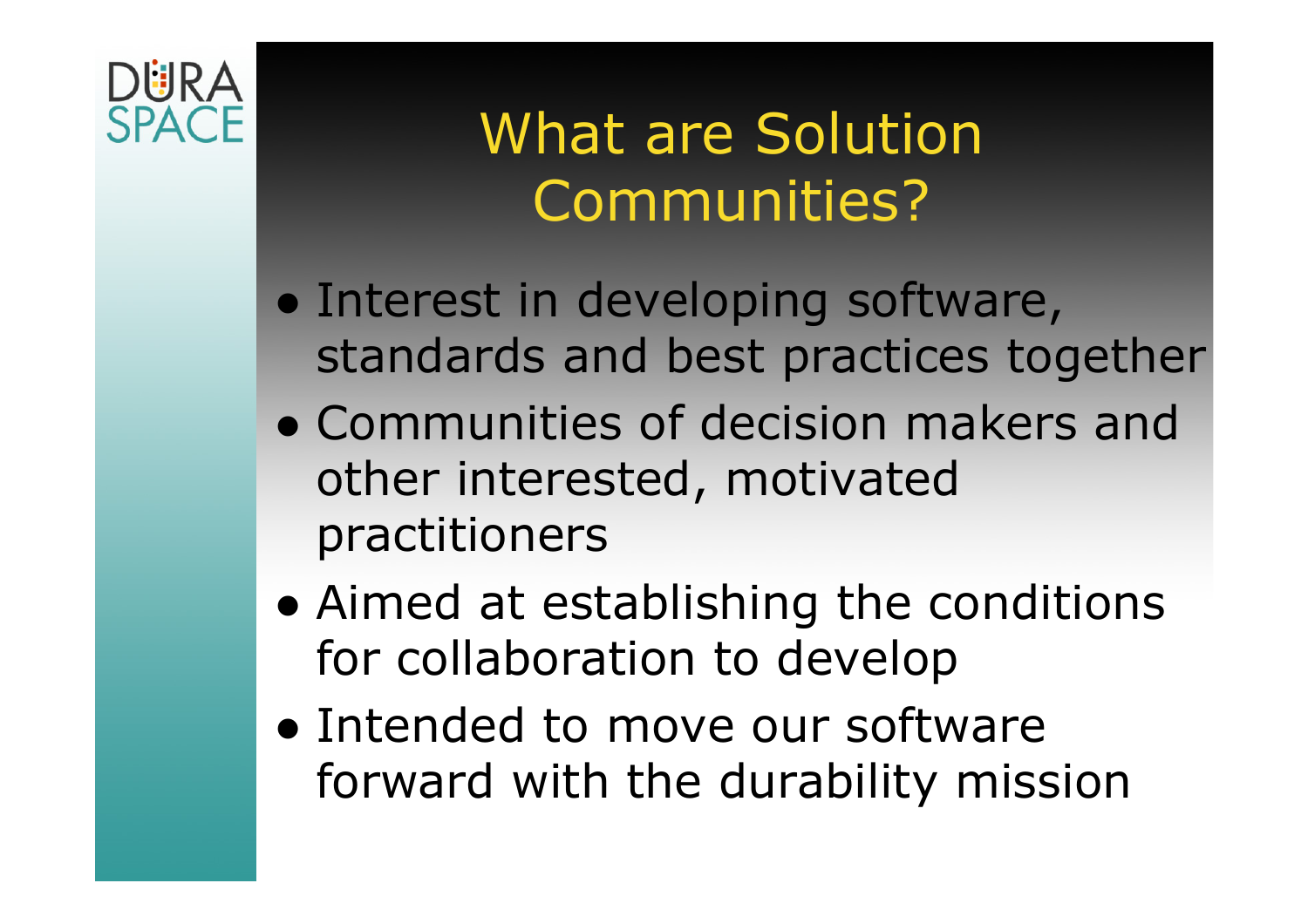# **SPACE**

## Bottom-up Community Organizing

- $\bullet$ Based on the idea of "emergence"<br>from complexity theory from complexity theory
- ●New levels of order emerge out of<br>increasingly complex activity increasingly complex activity
- ●Based on sharing information
- People getting to know each other<br>• Establishing trust
- Establishing trust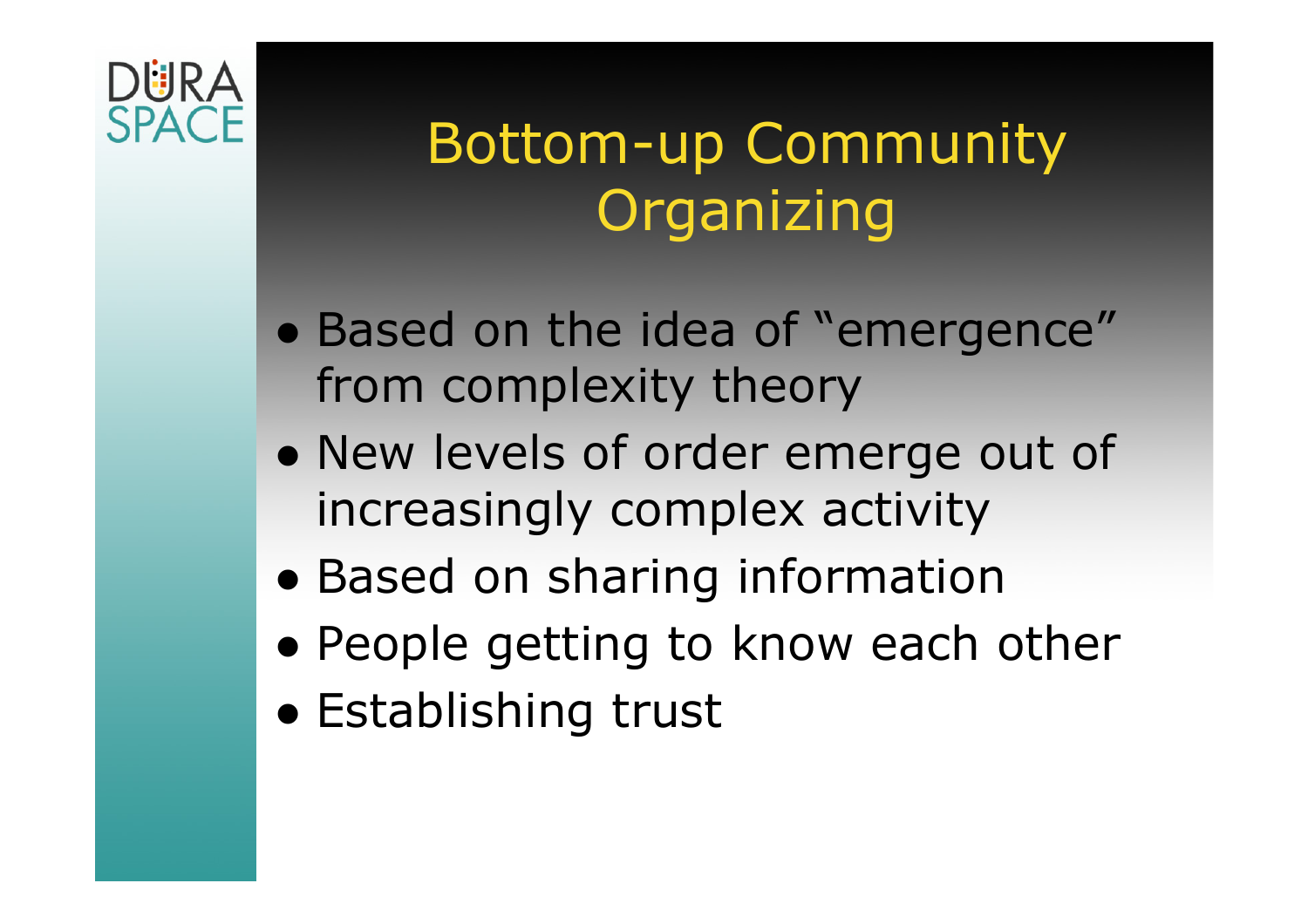#### Getting Started

- Recruit an organizing group
- $\bullet$ Create a statement of possibility<br>for the community for the community
- Establish a knowledge base that is<br>easily edited by the group easily edited by the group
- Create events, real and virtual
- Use email and other technologies<br>To communicate asynchronously to communicate asynchronously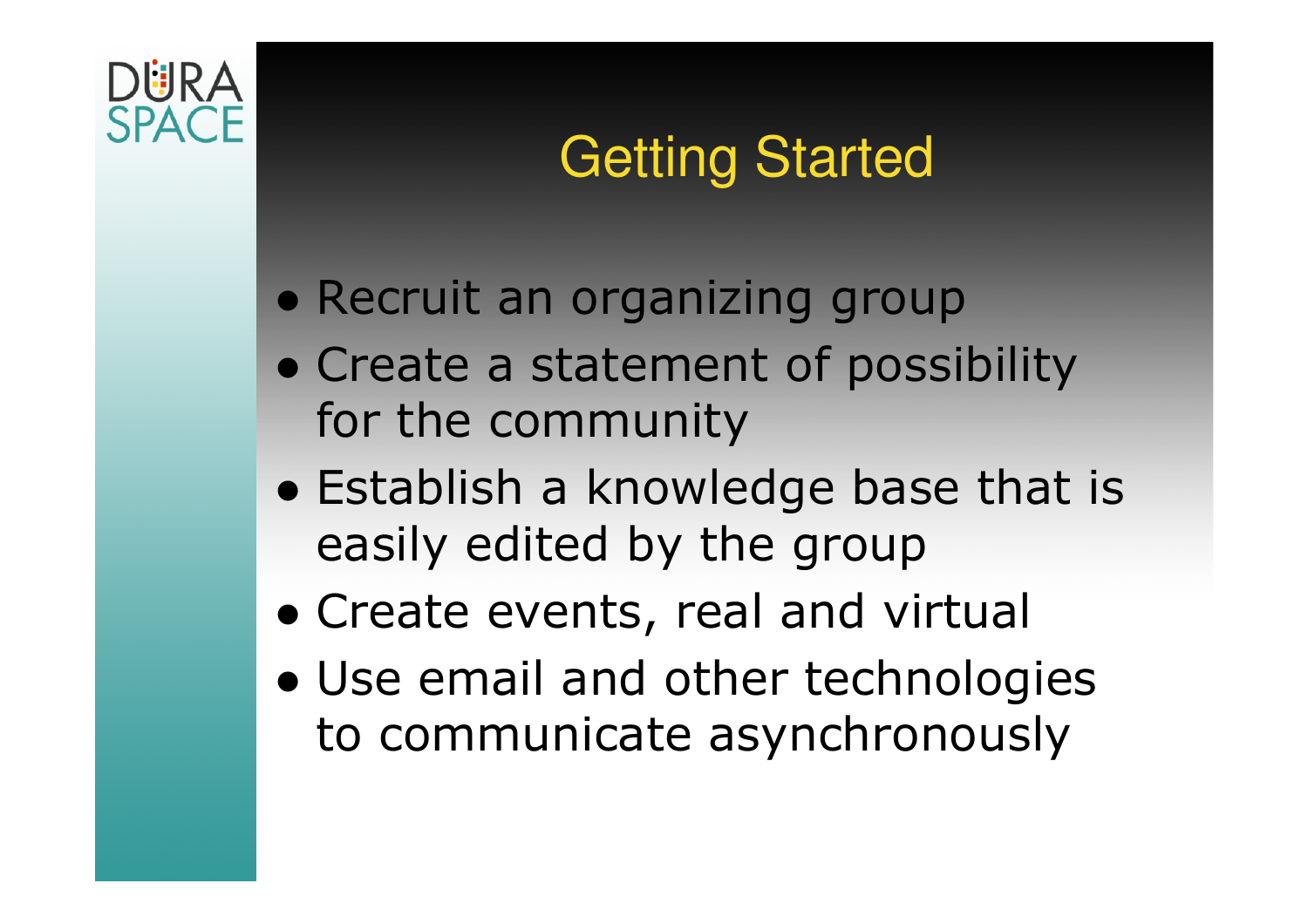

#### Successes so far…

# ● 4 groups, 2 more?

- $\bullet$ Statement of Possibility
- $\bullet$ Set of tools
	- wiki<br>ima
	- mailing list
	- $\mathcal{L}_{\mathcal{A}}$ - events
	- surveys
	- other – social networking and webinars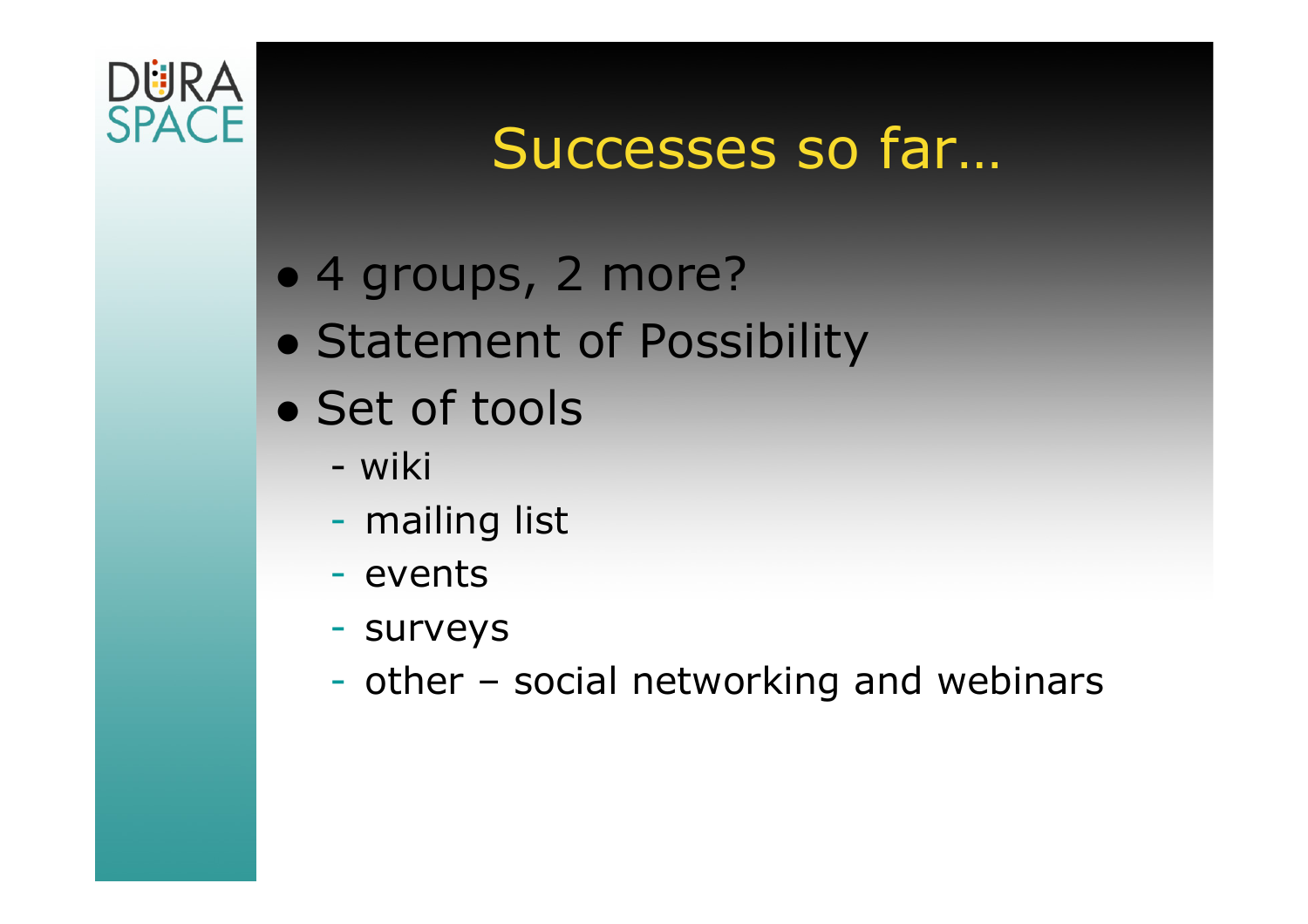

#### Active Communities

- Preservation & Archiving
- Scholars' Workbench<br>• Small Archive
- Small Archive<br>• Data Curation
- Data Curation
- Others?<br>Media Ar
	- Media ArchivesOpen AccessScholarly Publishing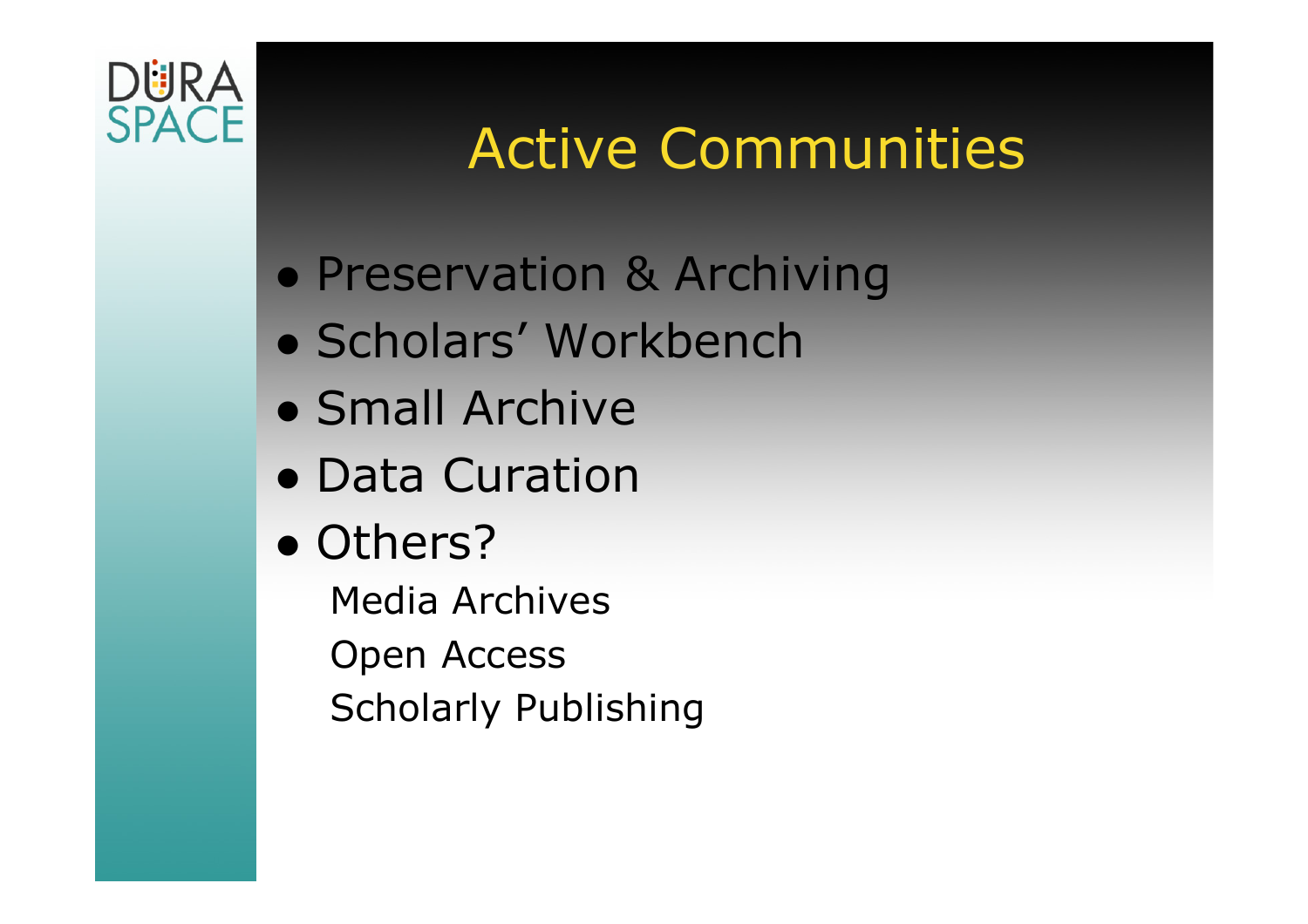

## What's next?

- Activities published and open
- Develop project list
- Webinar program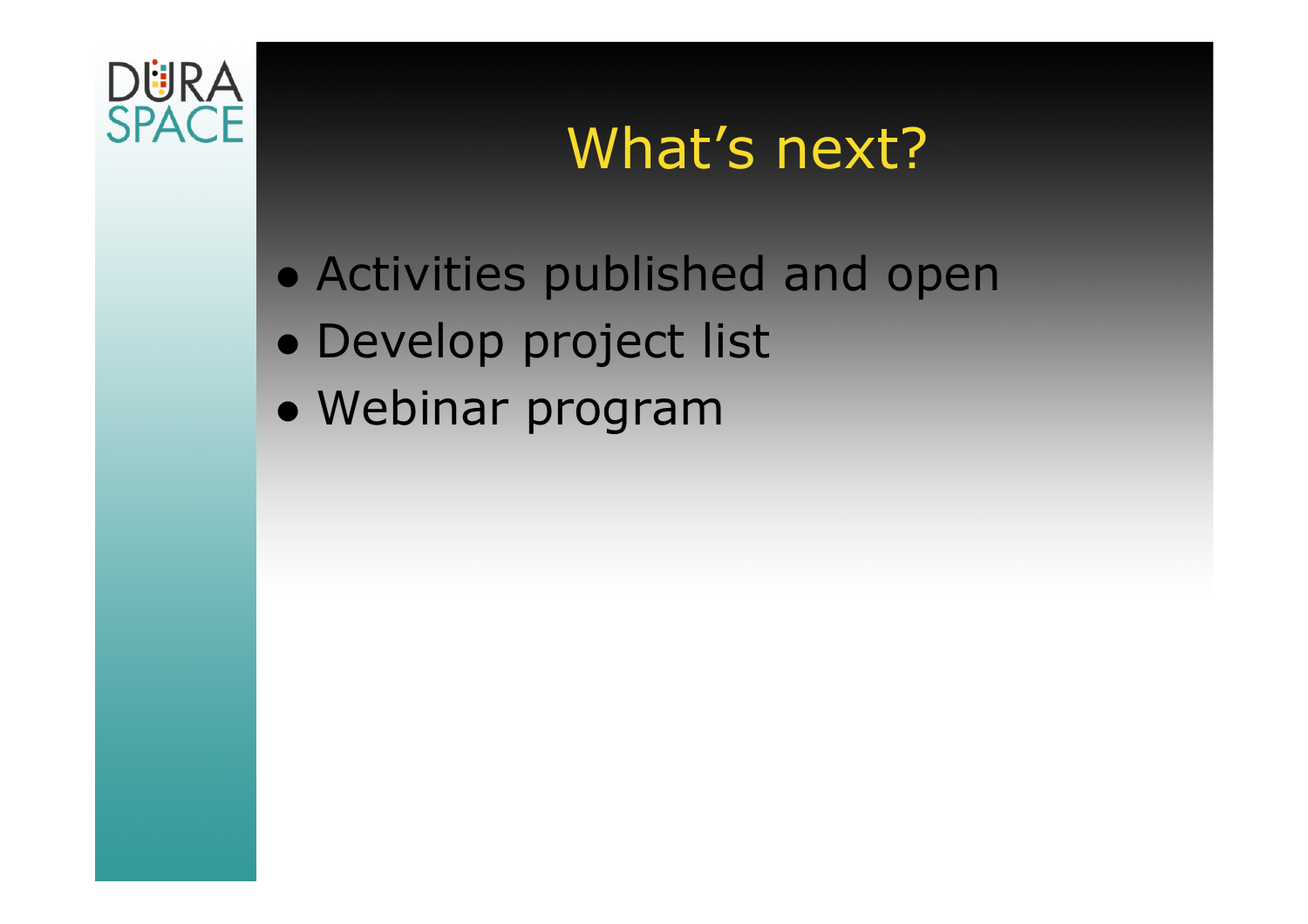

#### Questions for YOU

- $\bullet$ What are some of the<br>problems/challenges v problems/challenges you have?
- What projects would you like to see a Solution Community tackle?